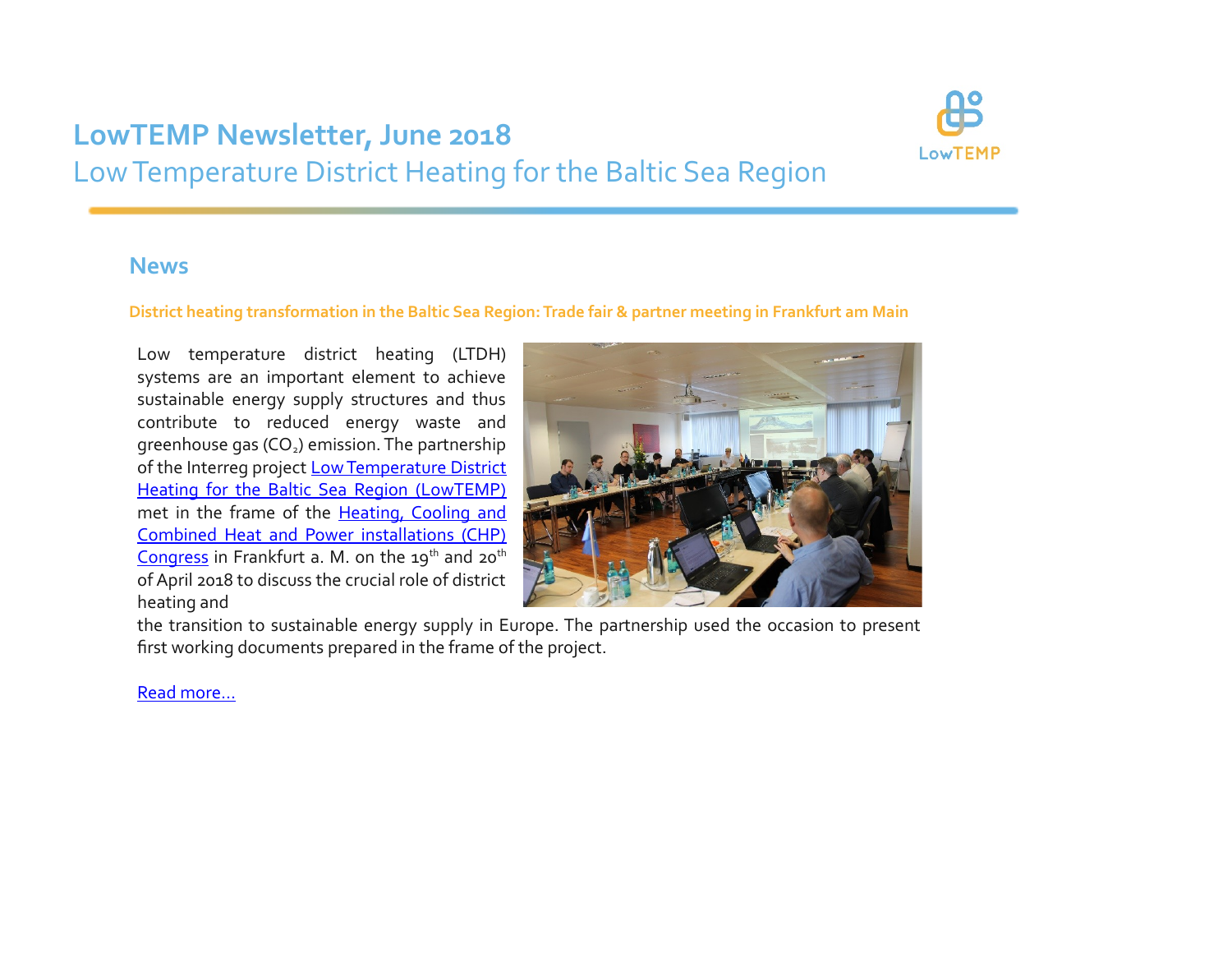#### **LowTEMP project website online**

The website presents the aims, work packages, outputs and current developments of the LowTEMP project. You will also learn about the LowTEMP partners, their competencies and roles. Also, major topic-related public events are announced on the website. The project website bundles all knowledge collected during the project implementation and keeps it available for District Heating (DH) stakeholders and the wider interested public.





### **Reports and cases**

#### **Kindergarten "Pienenīte" exploring low temperature district heating possibilities**

Vidzeme Planning Region (Latvia) has chosen the kindergarten "Pienenīte" in Alūksne municipality for a pilot activity to test options to improve the district heating (DH) system and even try to implement low temperature district heating (LTDH) systems. The kindergarten has about 140 children and it works throughout the year without summer breaks. Temperature and humidity meters were mounted in each classroom and CO2 meter was installed in the sport hall. The collected data will be a basis for analysis, drawing conclusions



and for planning the next steps on improving the indoor climate for children.

[Read more...](http://www.lowtemp.eu/examples/kindergarten-pienenite-exploring-low-temperature-district-heating-possibilities/)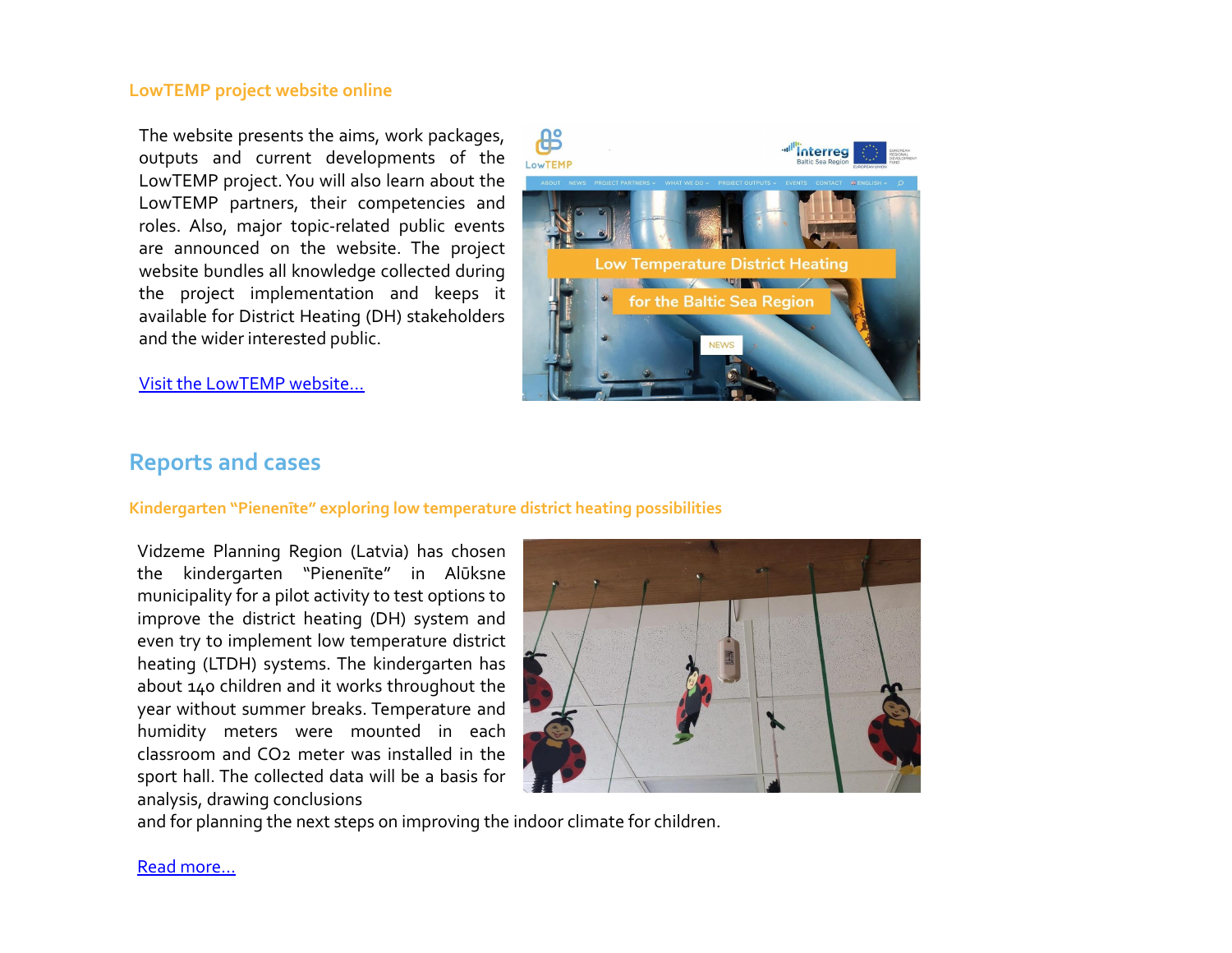# **Upcoming events**

### **EU Sustainable Week 2018, 4.-8. June 2018, Brussels, Belgium**

Most important European conference dedicated to sustainable energy policy issues.

### [Visit the website…](https://www.eusew.eu/)

#### **Energy Day in Valmiera and Study Trip to Estonia, 14.-15. June 2018, Valmiera, Latvia**

 Event organised for municipal District Heating companies and energy planners to exchange ideas and talk about issues relevant to the energy management in Vidzeme region

### **16th International Symposium on District Heating and Cooling, 9.-12. September 2018, Hamburg, Germany**

World's gathering place for district heating and cooling experts from academia and industry.

### [Visit the website…](https://www.dhc2018.eu/)

### **VI Baltic Biogas Forum, 13.-14. September 2018, Gdansk, Poland**

 The conference covers topics related to the use of waste biomass (including biodegradable municipal waste) for energy generation through the application of biogas and other alternative fuels, especially integrated with co-generation systems and low temperature local district heating.

### [Visit the website…](https://www.imp.gda.pl/bf2018/)

### **Global District Energy Days, 25.-27. September 2018, Helsinki, Finland**

 Opportunity to discuss major issues of importance for European and Global District Energy sectors across a range of technical and commercial issues: from resource assessment and innovative technological design, to market and policy developments.

### [Visit the website…](http://www.2018dedays.org/#active)

### **European Week of Regions and Cities, 8.-11. October 2018, Brussels, Belgium**

Discussing DH challenges and opportunities with European local and regional authorities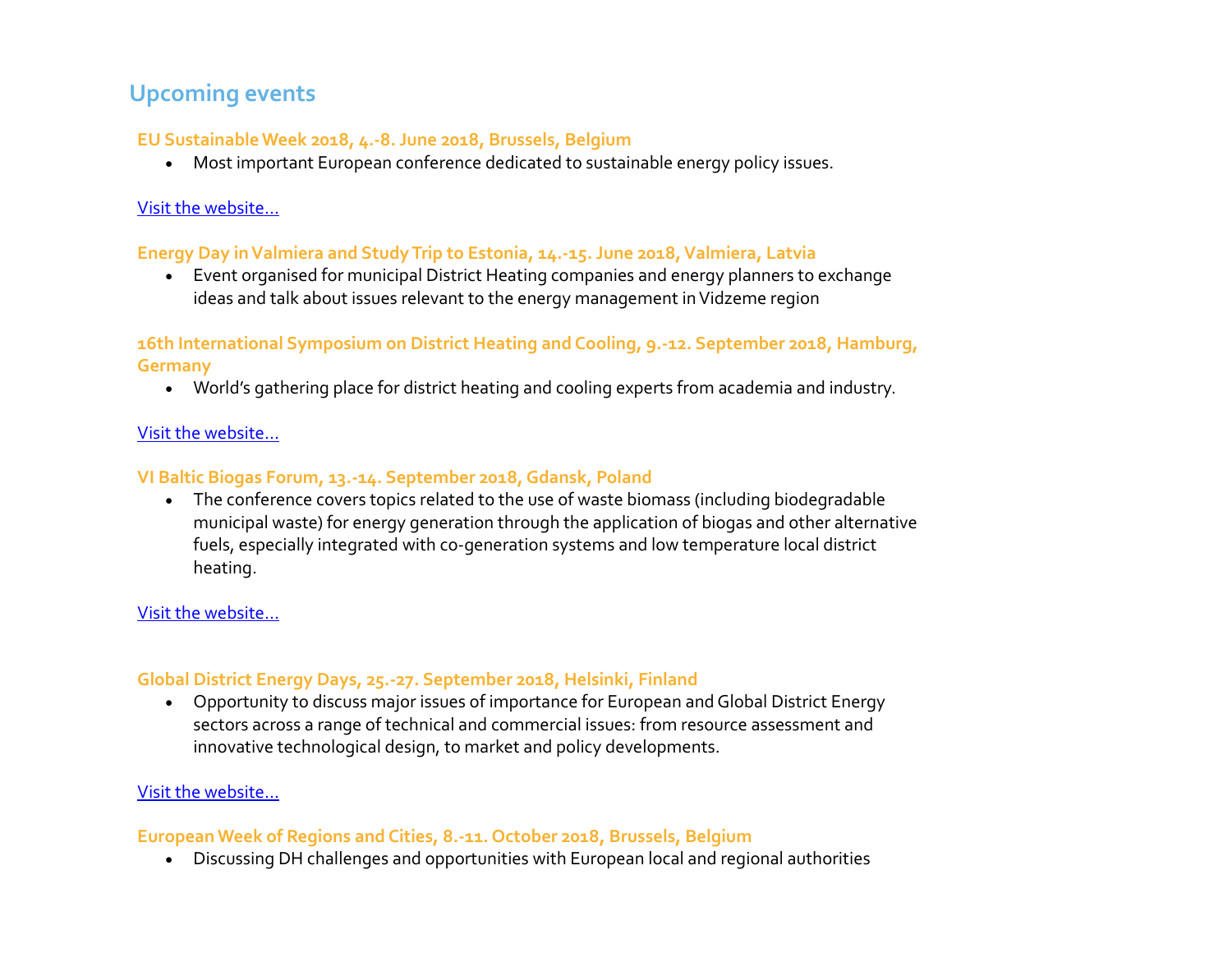#### [Visit the website…](http://ec.europa.eu/regional_policy/regions-and-cities/#!/home)

#### **I Energy Efficient Cities Conference, 17.-18. October 2018, Gdynia, Poland**

 The conference covers topics related to energy efficient buildings, their adaptation to low energy and low temperature district heating standards.

#### [More upcoming events…](http://www.lowtemp.eu/events/)

## **Past events**

**Network conference "Smart city and climate-friendly infrastructure" of the German-Austrian Urban network, 24. and 25. May 2018, Leipzig, Germany**

Whether and how LTDH can be used is also a question that the members of the [German-](http://www.deutscher-verband.org/aktivitaeten/netzwerke/urban-netzwerk.html)[Austrian Urban Network](http://www.deutscher-verband.org/aktivitaeten/netzwerke/urban-netzwerk.html) deal with. They work in the context of the holistic conversion of city districts with different starting conditions and aims. At the 68th conference of this network in Leipzig, atene KOM GmbH had the opportunity to present the project idea and present findings of LowTEMP. Since LowTEMP is in the start-up phase, the project cannot yet provide conclusive answers and solution models. However, with the help of the next two and a half years of planned activities and



[results, this will be possible. The members of the Urban Network can then benefit from it, who showed](http://www.lowtemp.eu/uncategorized/lowtemp-at-the-annual-conference-of-the-german-austrian-urban-network-in-leipzig-germany/) [great interest after the project presentation.](http://www.lowtemp.eu/uncategorized/lowtemp-at-the-annual-conference-of-the-german-austrian-urban-network-in-leipzig-germany/)

#### Read more...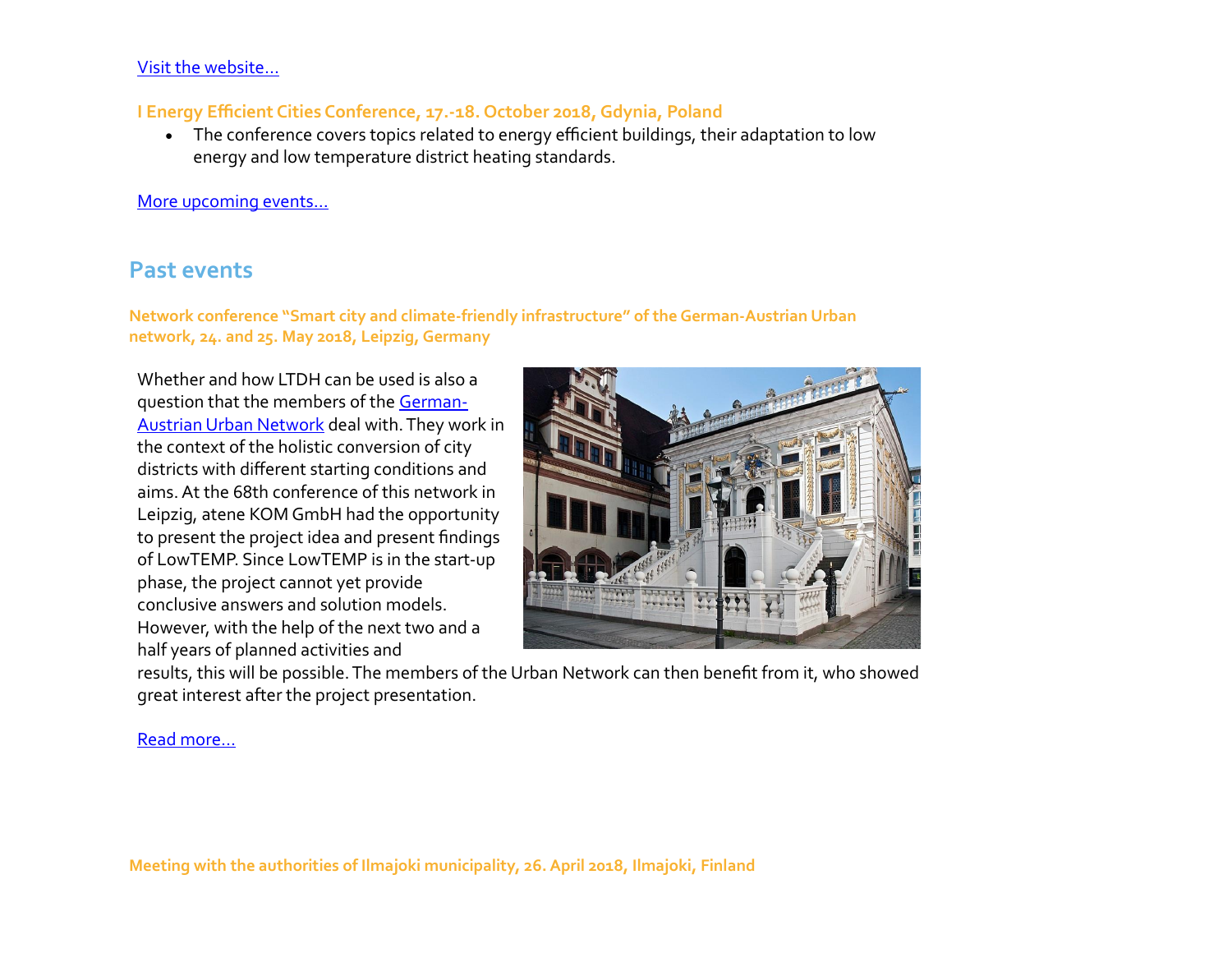The participants discussed ideas on district heating network in Ilmajoki area. The objective of the meeting was to map out if there are existing areas (zoned) or potential future areas (to be zoned), where district heating solutions towards 4th generation district heating can be designed and thereafter implemented.

#### **LowTEMP project partner meeting in Denmark, 7.-9. March 2018, Holbaek, Denmark**

From 7 to 9 March 2018, the partners of the Interreg BSR project LowTEMP met in Holbaek, Denmark. The partner meeting was hosted by two Danish project partners, Holbaek municipality and "Gate 21". The three-day meeting not only served for an intensive exchange on the work contents of the project regarding the expansion of low temperature district heating (LTDH) grids in the Baltic Sea Region, but also for the capacity building in the partnership and the discussion of planned pilot activities.



#### [Read more…](http://www.lowtemp.eu/uncategorized/partner-meeting-denmark/)

#### **Local LowTEMP stakeholder meeting, 16. January 2018, Ilmajoki, Finland**

The introduction of the LowTEMP project and the topic of low temperature district heating (LTDH) stirred up discussion amongst the Finnish stakeholders. The situation of DH in Finland was briefly discussed as well as the scenarios for LTDH networks. The DH in Ilmajoki is similar to other parts of Finland, where district heat is produced with CHP and heat only boilers. The main discussions were around supply and return temperatures. The main benefits of lowering temperatures in Ilmajoki would be the decrease of pipe losses, which are approximately 15%. The next stakeholder event will take place before autumn.